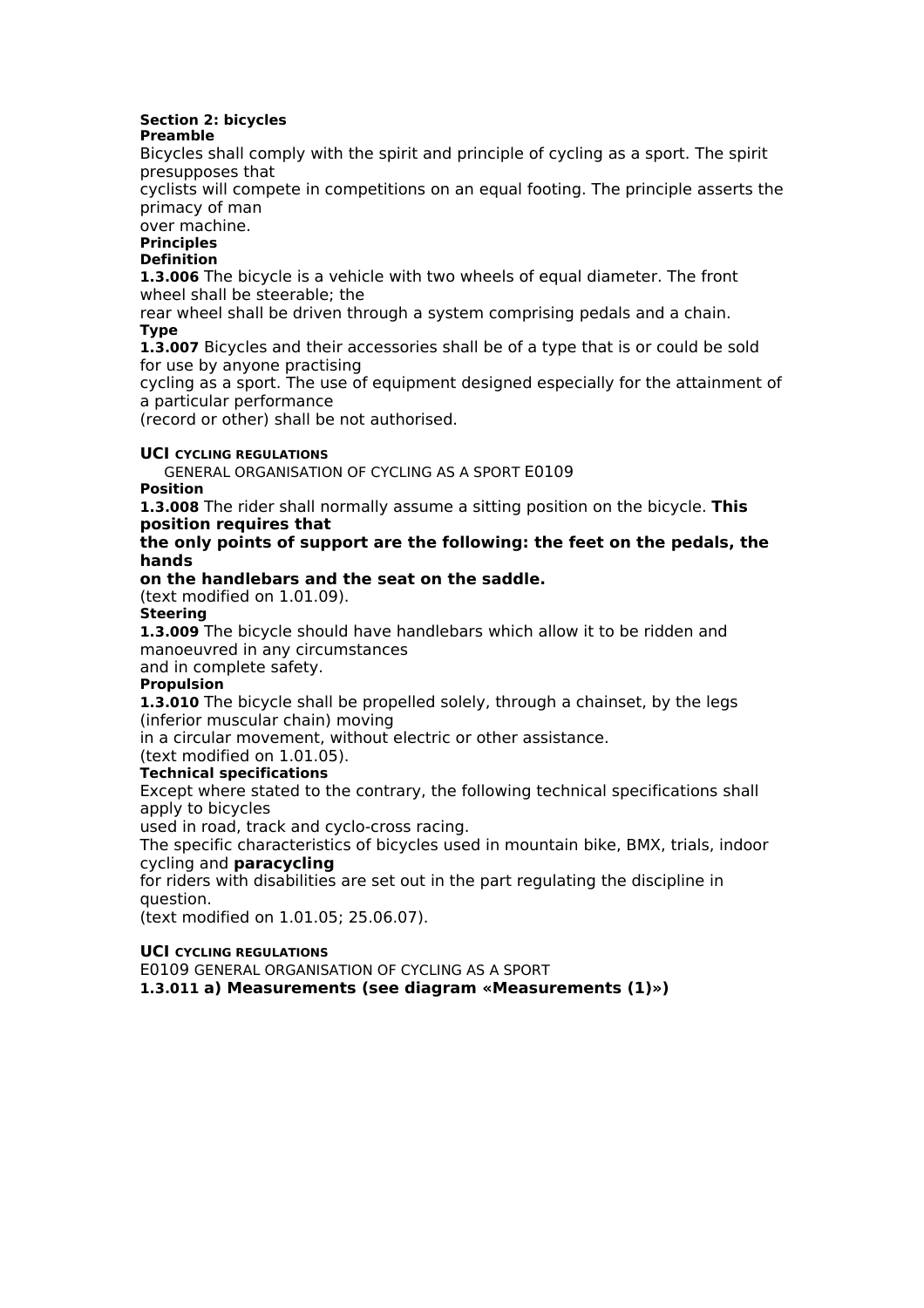

**1.3.012** A bicycle shall not measure more that 185 cm in length and 50 cm in width overall. A tandem shall not measure more than 270 cm in length and 50 cm in width overall.

**UCI CYCLING REGULATIONS 58** GENERAL ORGANISATION OF CYCLING AS A SPORT E0109 **1.3.013** The peak of the saddle shall be a minimum of 5 cm to the rear of a vertical plane passing through the bottom bracket spindle (1). This restriction shall not be applied to the bicycle ridden by a rider in

a track sprint event, keirin, 500 metres or 1 kilometre time trials; however, in no circumstances shall the peak of the saddle extend in front of a vertical line passing through the bottom bracket

### spindle.

 $\alpha$ ) The distances mentioned in footnote  $\alpha$ ) to articles 1.3.013 and 1.3.016 above may be reduced

where that is necessary for morphological reasons. By morphological reasons should be understood

everything to do with the size and limb length of the rider.

Any rider who, for these reasons, considers that he needs to use a bicycle of lesser dimensions than

those given shall inform the commissaires' panel to that effect when presenting his licence. In that

case, the panel may conduct the following test. Using a plumb-line, they shall check to see whether,

when pedalling, the point of the rider's knee when at its foremost position passes beyond a vertical

line passing through the pedal spindle (see diagram «Measurements (2)»).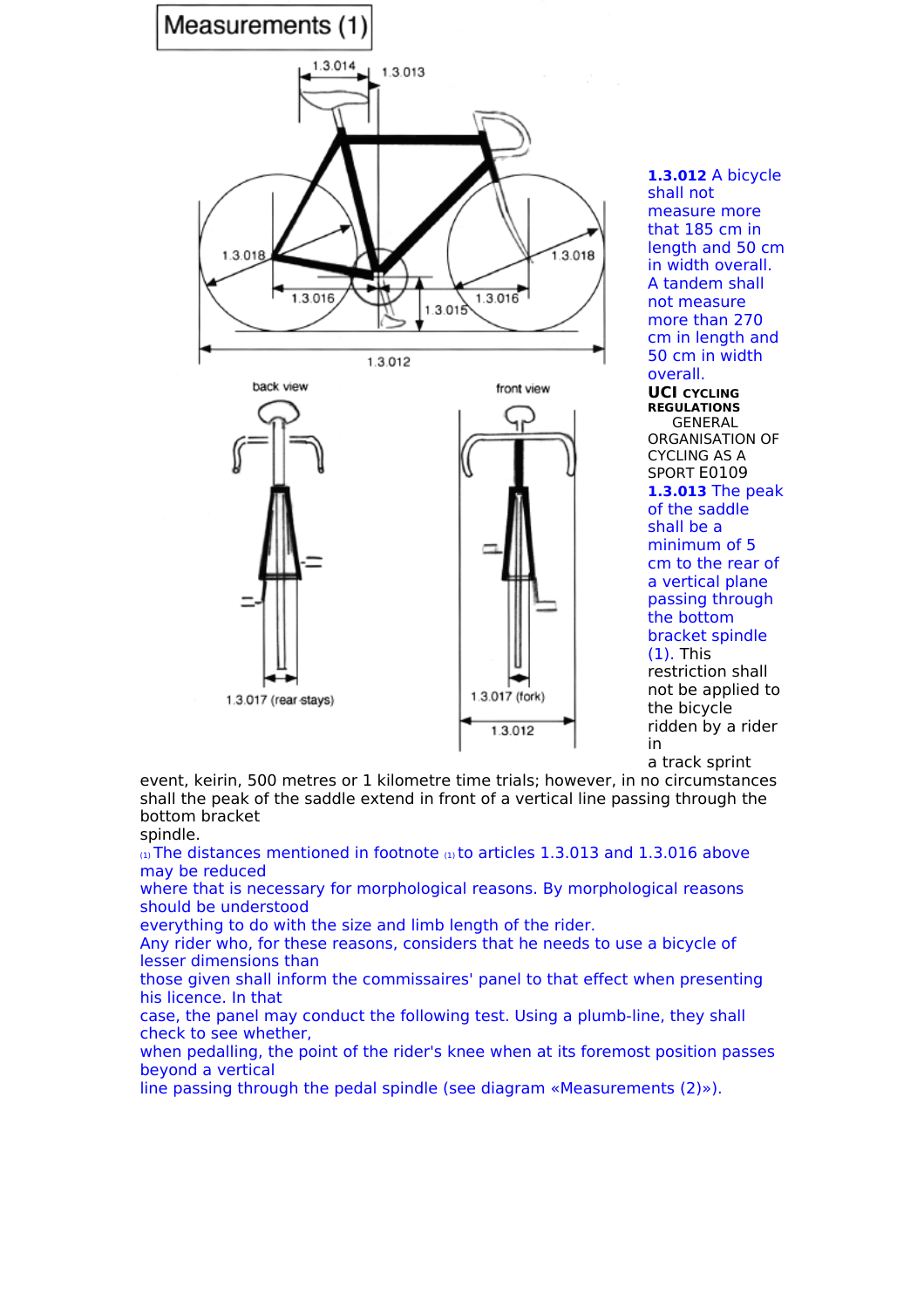## **Measurements (2)**



**1.3.014** The saddle support shall be horizontal. The length of the saddle shall be 24 cm minimum and

30 cm maximum.

(text modified on 1.01.03).

**1.3.015** The distance between the bottom bracket spindle and the ground shall be between 24 cm minimum

and maximum 30 cm.

### **UCI CYCLING REGULATIONS**

E0109 GENERAL ORGANISATION OF CYCLING AS A SPORT **59**

**1.3.016** The distance between the vertical passing through the bottom bracket spindle and the front wheel

spindle shall be between 54 cm minimum and 65 cm maximum (1).

The distance between the vertical passing through the bottom bracket spindle and the rear wheel

spindle shall be between 35 cm minimum and maximum 50 cm.

**1.3.017** The distance between the internal extremities of the front forks shall not exceed 10.5 cm; the distance

between the internal extremities of the rear triangle shall not exceed 13.5 cm. **1.3.018** Wheels of the bicycle may vary in diameter between 70 cm maximum and 55 cm minimum, including

the tyre. For the cyclo-cross bicycle the width of the tyre shall not exceed 35 mm and it may not

incorporate any form of spike or stud.

For massed start competitions in the disciplines road and cyclo-cross, only wheel designs granted

prior approval by the UCI may be used. Wheels shall have at least 12 spokes; spokes can be round,

flattened or oval, as far as no dimension of their sections exceeds 10 mm. In order to be granted

approval wheels must have passed a rupture test as prescribed by the UCI in a laboratory approved

by the UCI. The test results must show that the rupture characteristics obtained are compatible with

those resulting from an impact sustained during normal use of the wheel. The following criteria must

be fulfilled: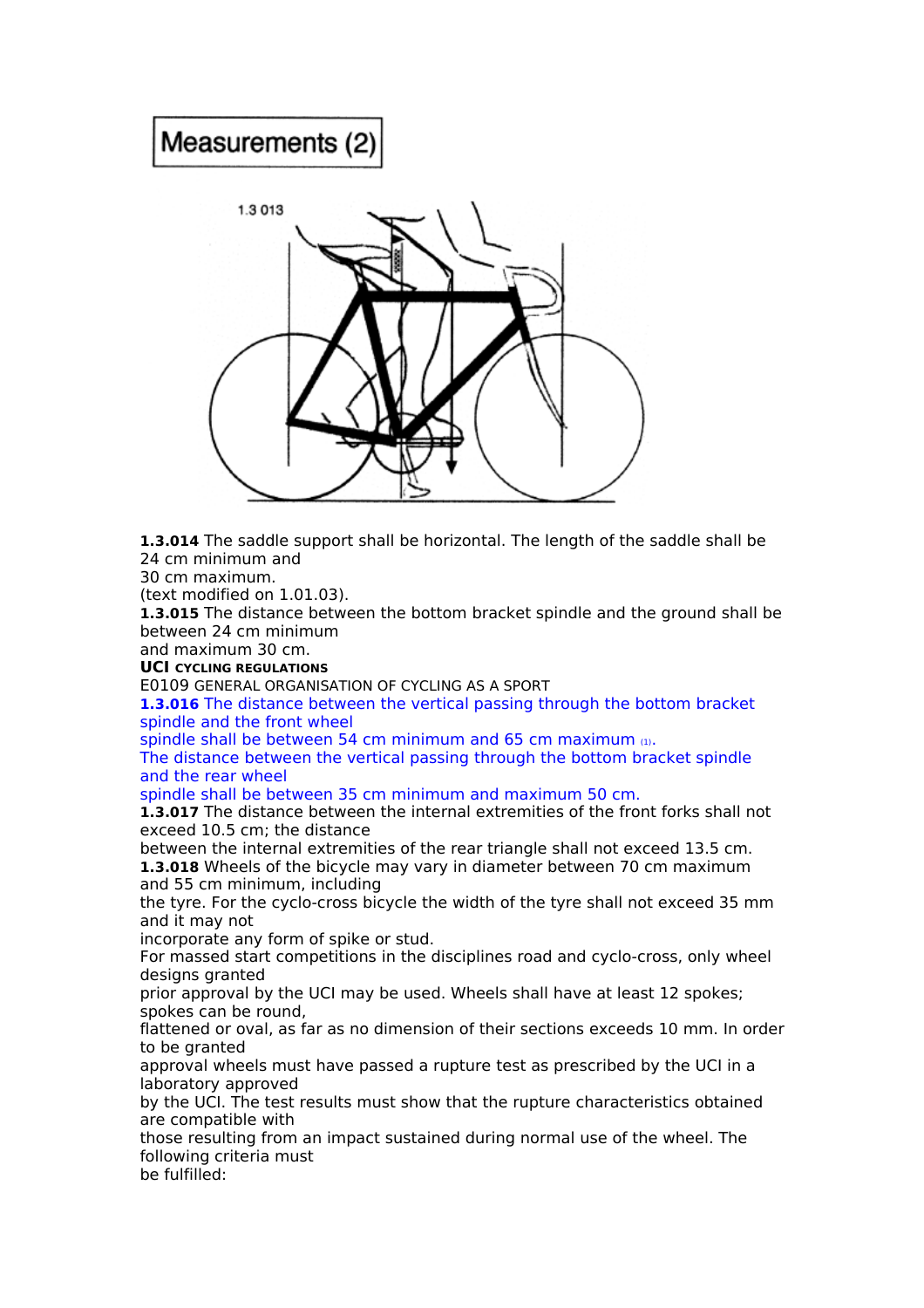• On impact, no element of the wheel may become detached and be expelled outwards.

• The rupture must not present any shattered or broken off elements, or any sharp or serrated

surfaces that could harm the user, other riders and/or third parties.

• The rupture characteristics must not cause the hub to become separated from the rim in such a

way that the wheel becomes detached from the forks.

Without prejudice to the tests imposed by the laws, regulations or customs, standard (traditional)

wheels are exempted from the rupture test referred to above. A traditional wheel is deemed to be a

wheel with at least 16 metal spokes; the spokes may be round, flat or oval, provided that no

dimension of their cross sections exceeds 2.4 mm; the section of the rim must not exceed 2.5 cm

on each side.

Notwithstanding this article, the choice and use of wheels remains subject to articles 1.3.001 to

1.3.003.

(text modified on 1.01.02; 1.01.03; 1.09.03; 1.01.05).

### **1.3.019 b) Weight**

The weight of the bicycle cannot be less than 6.8 kilograms.

**UCI CYCLING REGULATIONS**

**60** GENERAL ORGANISATION OF CYCLING AS A SPORT E0109

### **1.3.020 c) Configuration**

For road competitions other than time trials and for cyclo-cross competitions, the frame of the bicycle

shall be of a traditional pattern, i.e. built around a main triangle. It shall be constructed of straight or

tapered tubular elements (which may be round, oval, flattened, teardrop shaped or otherwise in

cross-section) such that the form of each element encloses a straight line. The elements of the frame

shall be laid out such that the joining points shall follow the following pattern: the top tube (1) connects

the top of the head tube (2) to the top of the seat tube (4); the seat tube (from which the

seat post shall extend) shall connect to the bottom bracket shell; the down tube (3) shall connect

the bottom bracket shell to the bottom of the head tube. The rear triangles shall be formed by the

chain stays (6), the seat stays (5) and the seat tube (4) with the seat stays anchored to the seat

tube at points falling within the limits laid down for the slope of the top tube. The maximum height of the elements shall be 8 cm and the minimum thickness 2.5 cm. The minimum

thickness shall be reduced to 1 cm for the chain stays (6) and the seat stays (5). The minimum

thickness of the elements of the front fork shall be 1 cm; these may be straight or curved (7).

(See diagram «Shape (1)»).

The top tube may slope, provided that this element fits within a horizontal template defined by a

maximum height of 16 cm and a minimum thickness of 2.5 cm.

(text modified on 7.06.00; 1.01.05).

### **UCI CYCLING REGULATIONS**

E0109 GENERAL ORGANISATION OF CYCLING AS A SPORT **61**

**UCI CYCLING REGULATIONS**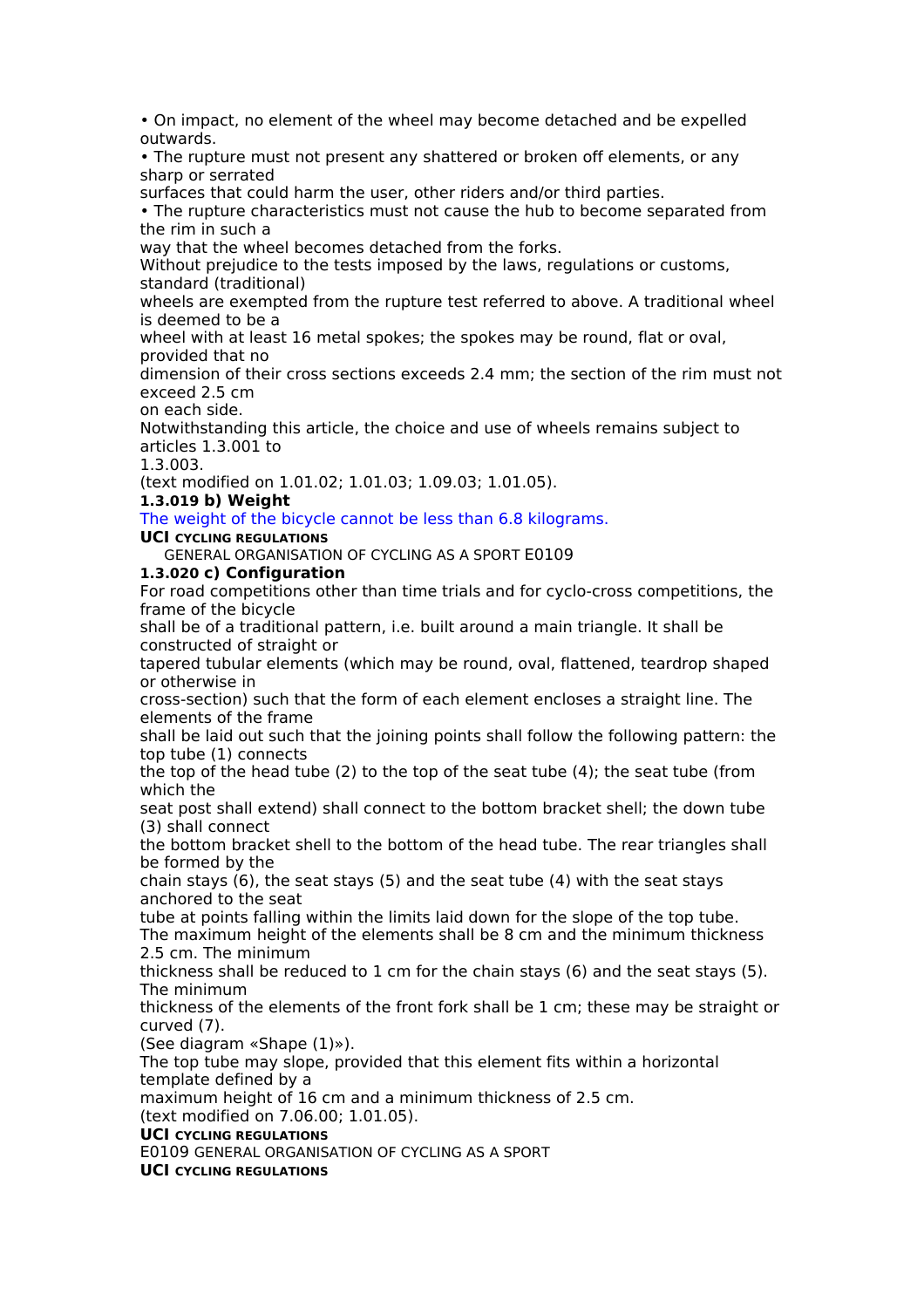**62** GENERAL ORGANISATION OF CYCLING AS A SPORT E0109



**1.3.021** For road time trials and for track competitions, the elements of the bicycle frame may be tubular or

solid, assembled or cast in a single piece in any form (including arches, cradles, beams or any

other). These elements, including the bottom bracket shell, shall fit within a template of the «triangular

form» defined in article 1.3.020. (See diagram «Shape (2)»).

(text modified on 7.06.00; 1.01.05).

**UCI CYCLING REGULATIONS**

E0109 GENERAL ORGANISATION OF CYCLING AS A SPORT **63**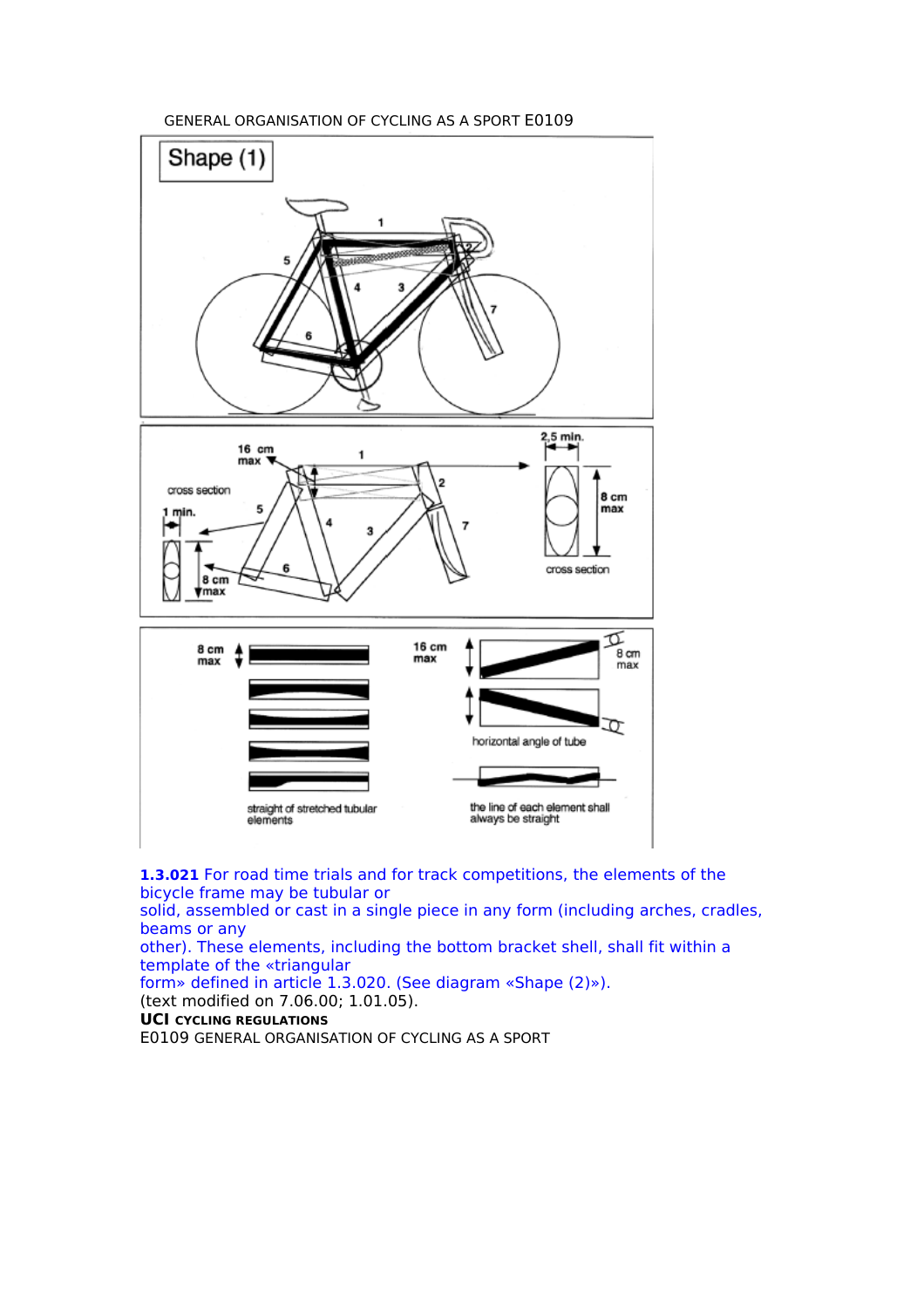



### **1.3.022 d) Structure**

In competitions other than those covered by article 1.3.023, only the traditional type of handlebars

(see diagram «structure 1») may be used. The point of support for the hands must be positioned in

an area defined as follows: above, by the horizontal plane of the point of support of the saddle (B);

below, by the horizontal line passing through the highest point of the two wheels (these being of

equal diameter) (C); at the rear by the axis of the steerer tube (D) and at the front by a vertical line

passing through the front wheel spindle with a 5 cm tolerance (see diagram «Structure (1A)»). The

distance referred to in point (A) is not applicable to the bicycle of a rider who takes part in a sprint,

keirin or olympic sprint race, but must not exceed 10 cm in relation to the vertical line passing

through the front wheel spindle.

The brake controls attached to the handlebars shall consist of two supports with levers. It must be

possible to operate the brakes by pulling on the levers with the hands on the lever supports. Any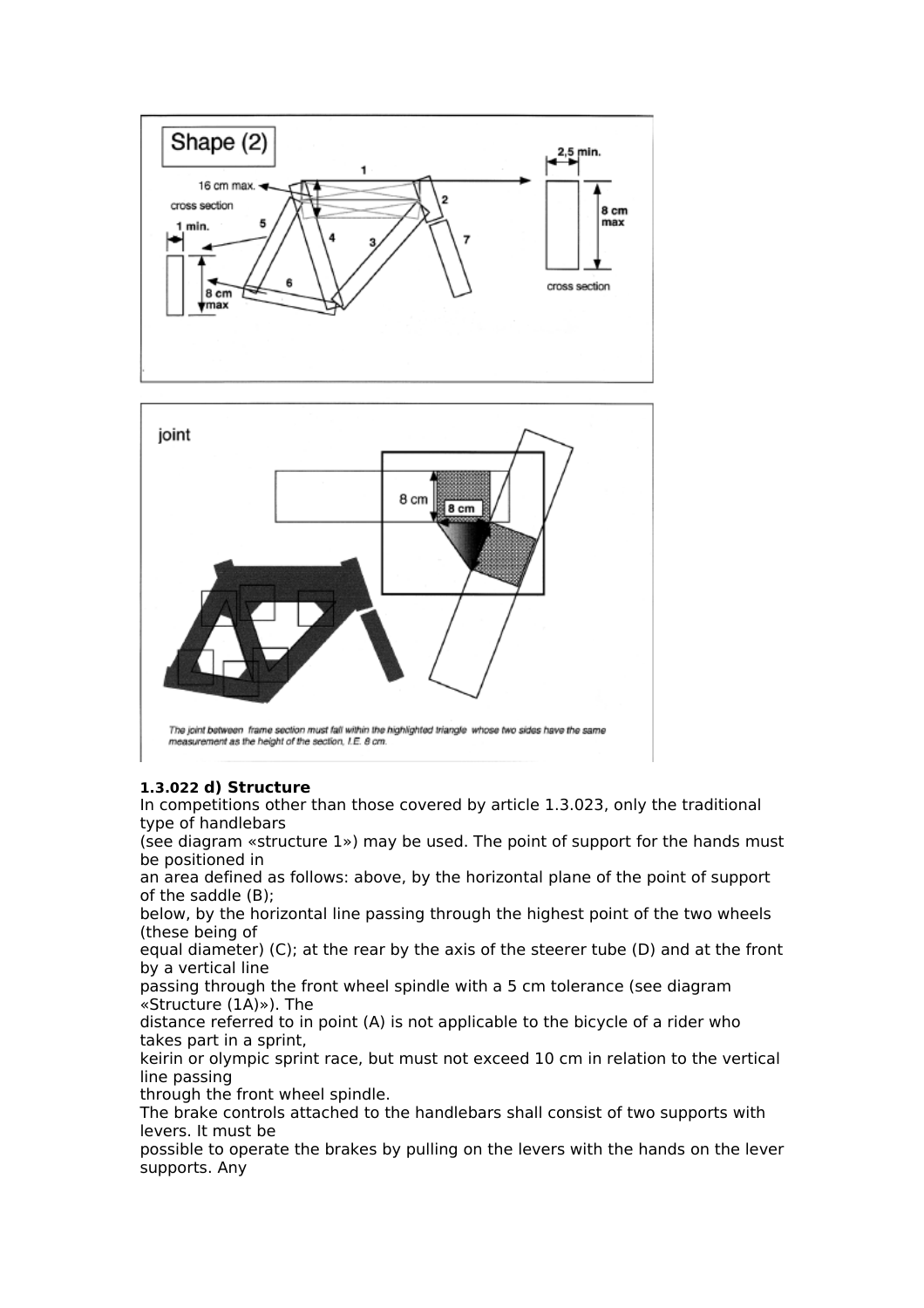extension to or reconfiguration of the supports to enable an alternative use is prohibited. A combined

system of brake and gear controls is authorised. (text modified on 1.01.05).



**1.3.023** For road time trials and the following track **events:** individual and team pursuit, kilometre and

500 m a **fixed** extension may be added to the steering system; **in this instance, only a**

**position where the forearm is in the horizontal plane is permitted.** The distance

between the vertical line passing through the bottom bracket axle and the extremity of the handlebar

may not exceed 75 cm, with the other limits set in article 1.3.022 (B,C,D) remaining

unchanged. Elbow or forearm rests are permitted (see diagram «Structure (1B)»). **UCI CYCLING REGULATIONS**

**GENERAL ORGANISATION OF CYCLING AS A SPORT E0109** 

For road time trial competitions, controls or levers fixed to the handlebar extension may extend

beyond the 75 cm limit as long as they do not constitute a change of use, particularly that of providing

an alternative hand position beyond the 75 cm mark.

For the track and road competitions covered by the first paragraph, the distance of 75 cm may be

increased to 80 cm to the extent that this is required for morphological reasons; «morphological reasons

» should be taken as meaning anything regarding the size or length of the rider's body parts. A

rider who, for this reason, considers that he needs to make use of a distance between 75 and 80

cm must inform the commissaires' panel at the moment that he presents his licence. In such cases

the commissaires' panel may carry out the following test: ensuring that the angle between the forearm

and upper arm does not exceed 120° when the rider is in a racing position. (text modified on 7.06.00; 1.01.05; 1.04.07; 1.01.09).

### **UCI CYCLING REGULATIONS**

E0109 GENERAL ORGANISATION OF CYCLING AS A SPORT **65**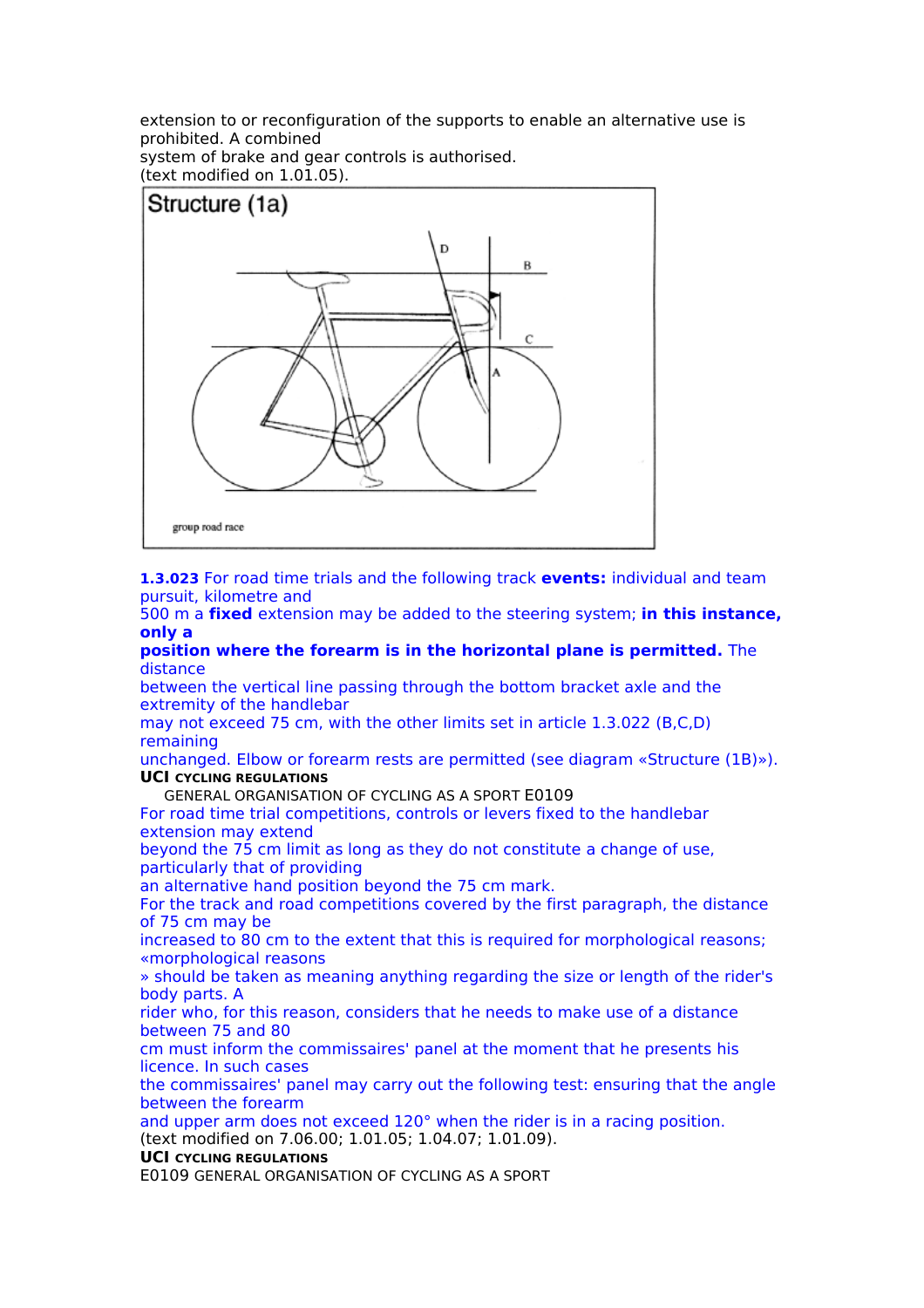

**1.3.024** Any device, added or blended into the structure, that is destined to decrease, or which has the effect

of decreasing, resistance to air penetration or artificially to accelerate propulsion, such as a protective

screen, fuselage form fairing or the like, shall be prohibited.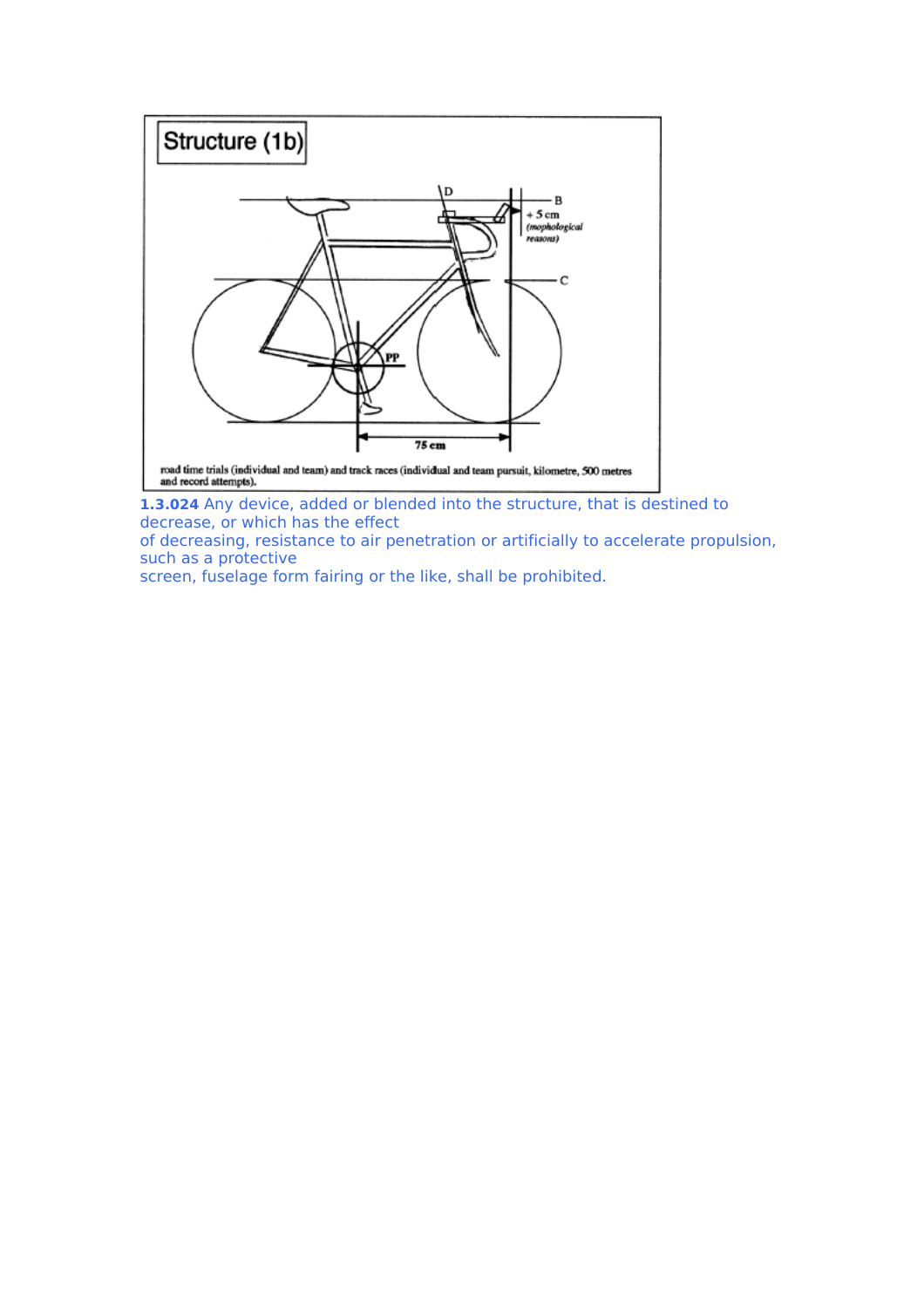

A protective screen shall be defined as a fixed component that serves as a windscreen or windb<br>designed to protect another fixed element of the bicycle in order to reduce its wind resistance.



A fuselage form shall be defined as an extension or streamlining of a section. This shall be tolerated

as long as the ratio between the length L and the diameter D does not exceed 3.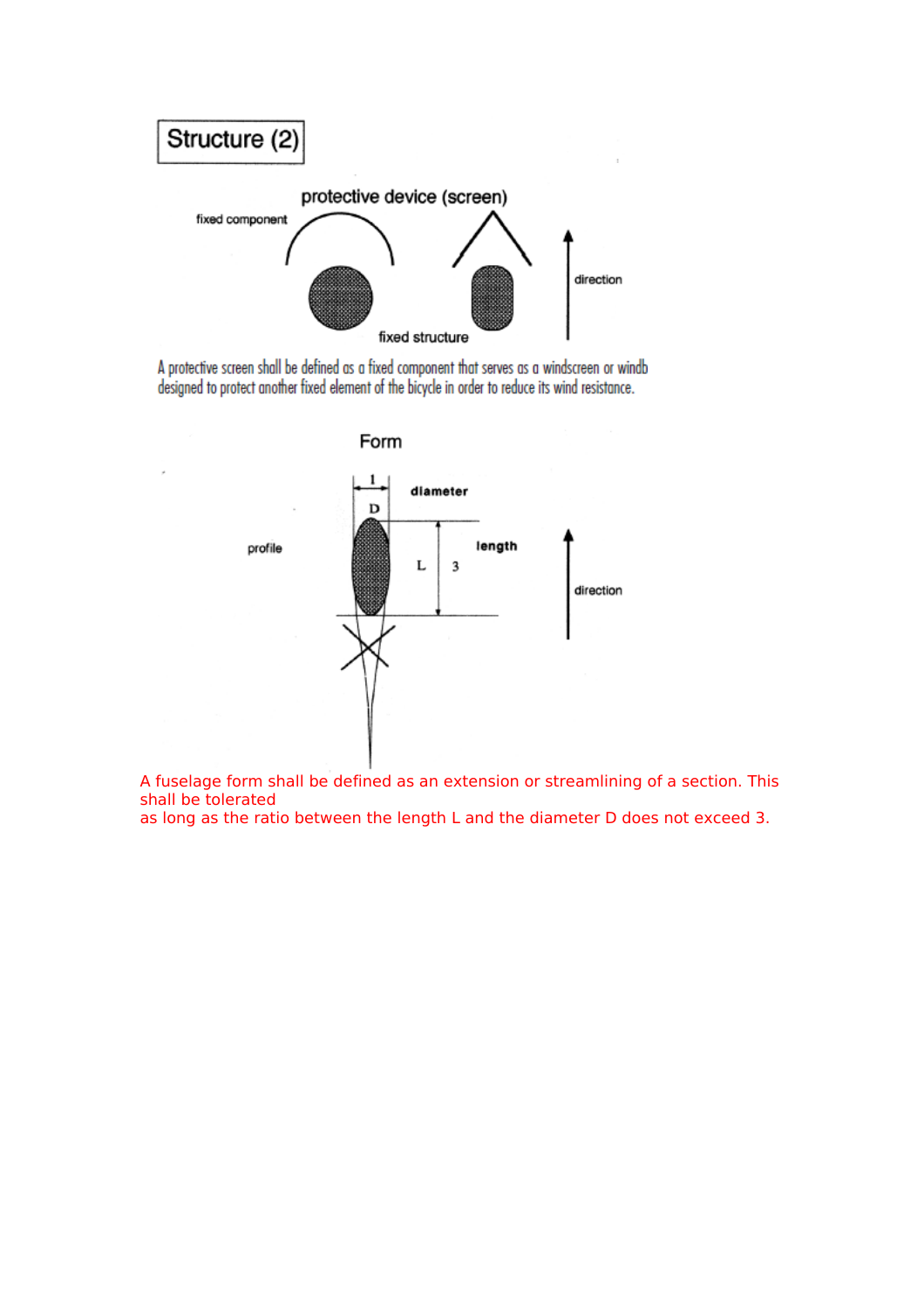# Structure (3) fairing enclosing structure direction moving structure

practical way of confirming the existence of fairing on a moving part such as a wheel : it should be<br>possible to pass a rigid card (like a credit card) between the fixed structure and the moving part.



### **UCI CYCLING REGULATIONS**

**GENERAL ORGANISATION OF CYCLING AS A SPORT E0109** 

A fairing shall be defined as the use or adaptation of a component of the bicycle in such a fashion

that it encloses a moving part of the bicycle such as the wheels or the chainset. Therefore it should

be possible to pass a rigid card (like a credit card) between the fixed structure and the moving part.

### **UCI CYCLING REGULATIONS**

E0109 GENERAL ORGANISATION OF CYCLING AS A SPORT **67**

**1.3.025** Freewheels, multiple gears and brakes are not permitted for use on the track during competition or

training.

Disc brakes are forbidden in cyclo-cross training and competition.

**For races on the road and cyclo-cross, a braking system that acts on both**

**wheels is required.**